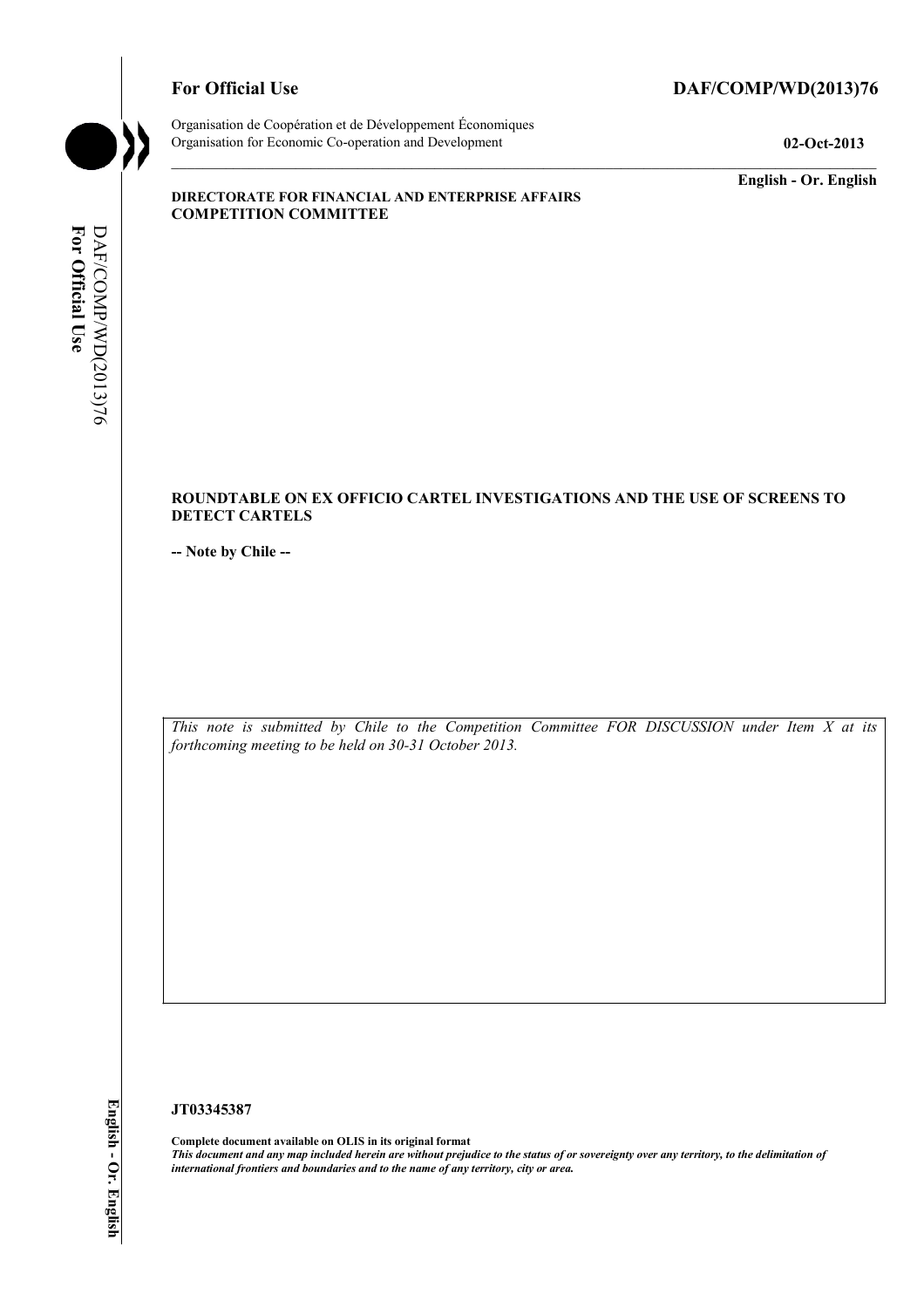# **ROUNDTABLE ON EX OFFICIO CARTEL INVESTIGATIONS AND THE USE OF SCREENS TO DETECT CARTELS**

#### **-- Note by Chile --**

#### **1. Cartel detection policy and tools**

1. Since 2009, when a legal provision on leniency was introduced in the Chilean competition law, the Fiscalía Nacional Económica (hereinafter, "FNE", the Chilean Competition Agency) has made efforts to encourage leniency applications as a method for detecting cartels. To date, however, proactive methods for detecting collusion remain as an important source of cartel investigations and cases in Chile.

2. In fact, even though some of the cartel cases currently pending before the Competition Tribunal ("TDLC") were initiated following complaints by private parties, or referrals from other governmental agencies, those complaints or referrals in general did not provide relevant cartel information to the FNE but demanded a major effort from the FNE in terms of investigative activities.

3. The FNE, and in particular, its Anti-Cartel Unit, has focused on proactive methods of uncovering cartel conduct. Special resources have been invested by the FNE for this purpose. Most importantly, the FNE has invested in highly qualified staff, comprised half by lawyers and the other half by economists.

4. In terms of formulating an optimal cartel detection policy, the FNE has made the decision to perform market screenings in the context of ongoing investigations within the Anti-Cartel Unit, as opposed to creating a separate intelligence unit. The idea behind this decision is to undertake outcome-oriented market analyses, i.e. studies that ultimately could lead to a case and eventually to sanctions imposed by the TDLC.

5. The application of this policy has resulted in investigations that have uncovered domestic cartels related to consumer goods. When an agency is focused primarily or only on receiving leniency applications, there is a possibility that its portfolio of investigations could be centered more heavily on international cartels.

6. A notable example of the FNE´s proactive efforts is the poultry cartel matter currently pending before the TDLC. In that case, the FNE's Investigations Division assessed certain information that, together with public input price data, allowed the FNE to perform industry wide screenings, the results of which were used as support for requesting judicial warrants for performing raids.

# **2. FNE's experience with screenings**

7. Increasingly, the FNE has invested in reinforcing its Anti-Cartel Unit in order to use different economic tools in the detection analysis and to be able to perform market screening. Regarding the application screens, the first step of the analysis is to detect markets that may be prone to cartel conduct. Based on theoretical and empirical literature on collusion (e.g. Ivaldi, *et al,* 2003, Motta 2004), the FNE has focused its attention on markets with a small number of players, homogeneous products, barriers to entry, transparency, and frequent interaction among competitors. The FNE also applies other criteria when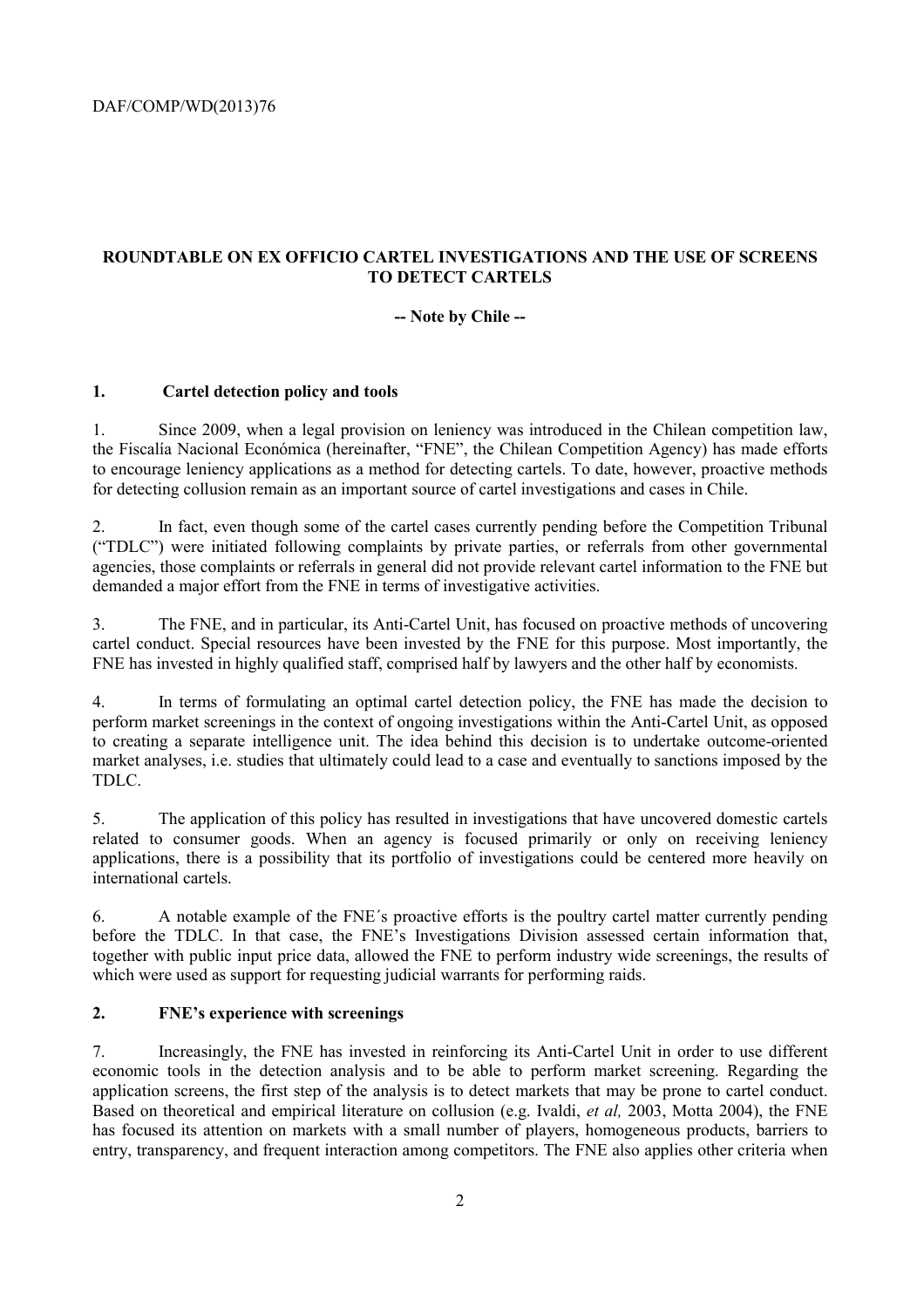deciding if an industry will undergo an in-depth analysis, such as markets currently being investigated in other jurisdictions or markets involving highly sensitive consumer products.

8. Once the analysis of structural market characteristics is performed, by economists within the Investigation Division, they become ready to perform a behavioral screening. These screenings aim at analyzing the evolution of the pattern of economic data—prices, quantities, market shares, demand shifters, cost shifters—to identify "suspicious" behavior. In some specific cases, the analysis is backed by econometric studies. Some details on FNE's behavioral screenings exercises are provided in what follows.

9. Analysis of potential market division and/or stability in market shares: The likelihood of market division (allocation of tender entities, allocation of territories, allocation of products, etc.) is evaluated on the basis of the value of contracts awarded to each bidder and the evolution of those values over time relative to the same evolution regarding other competitors. In addition, particularly for cases in which there is not a complete market division (100% vs.  $0\%$ ), evolution of market shares over time need to be examined as well, since stability on market shares is an indicator of weak competition.

10. Evolution over time of average prices offered (and average margins, if such information is available): The main purpose of this screening is to identify a pattern change in prices to identify any structural breaks (e.g., change in average prices levels or in the variance of individual prices offered in each tender). These pattern changes allow the identification of potential competitive and collusive periods. This kind of screening can be complemented with an econometric analysis based on a test for structural breaks (e.g. Chow test).

11. Average prices vs. dispersion indicator (standard deviation or variance coefficient): Another kind of behavioral screening the FNE has performed involves the analysis of average prices of contract awards and the variance over time. This orientation assumes that in collusive markets average prices of awards should be higher and show a lower dispersion (Rosa Abrantes, *et al* 2005).

12. Ratio of cost changes vs. price changes: When information on companies' costs is available or public information on major productive inputs is reliable, behavioral screenings can be performed which are aimed at identifying whether variations in costs have translated into variations in prices submitted (assuming that in a competitive market the ratio should be close to 1:1).

13. A complementary econometric model could quantify the degree of transfer and determine how variations in costs are reflected in prices (pass-through in short run and long run). It is important to consider that in this kind of econometric analysis it is necessary to distinguish between the periods when the input cost increases and those in which input cost decreases, because prices tend to adapt differently in a collusive scenario. Asymmetric pricing is associated with negative cost shocks being passed along to consumers more slowly than positive ones.

14. Another structural econometric screening that the Anti-Cartel Unit has applied includes estimating the demand curve to see whether real prices or markup are close to competition (Bresnahan methodology for homogeneous products; in case of differentiated product we consider estimating a competitive benchmark and comparing the behavior of suspected colluders using estimation of discrete choice model demand or AIDS methodologies).

15. As to the outcomes of the use of these techniques so far, these screening exercises have been used in the analysis of several unrelated industries. In two industries, in which suspicious patterns were identified, a more accurate analysis was performed. Eventually, these findings led to the initiation of cartel investigations.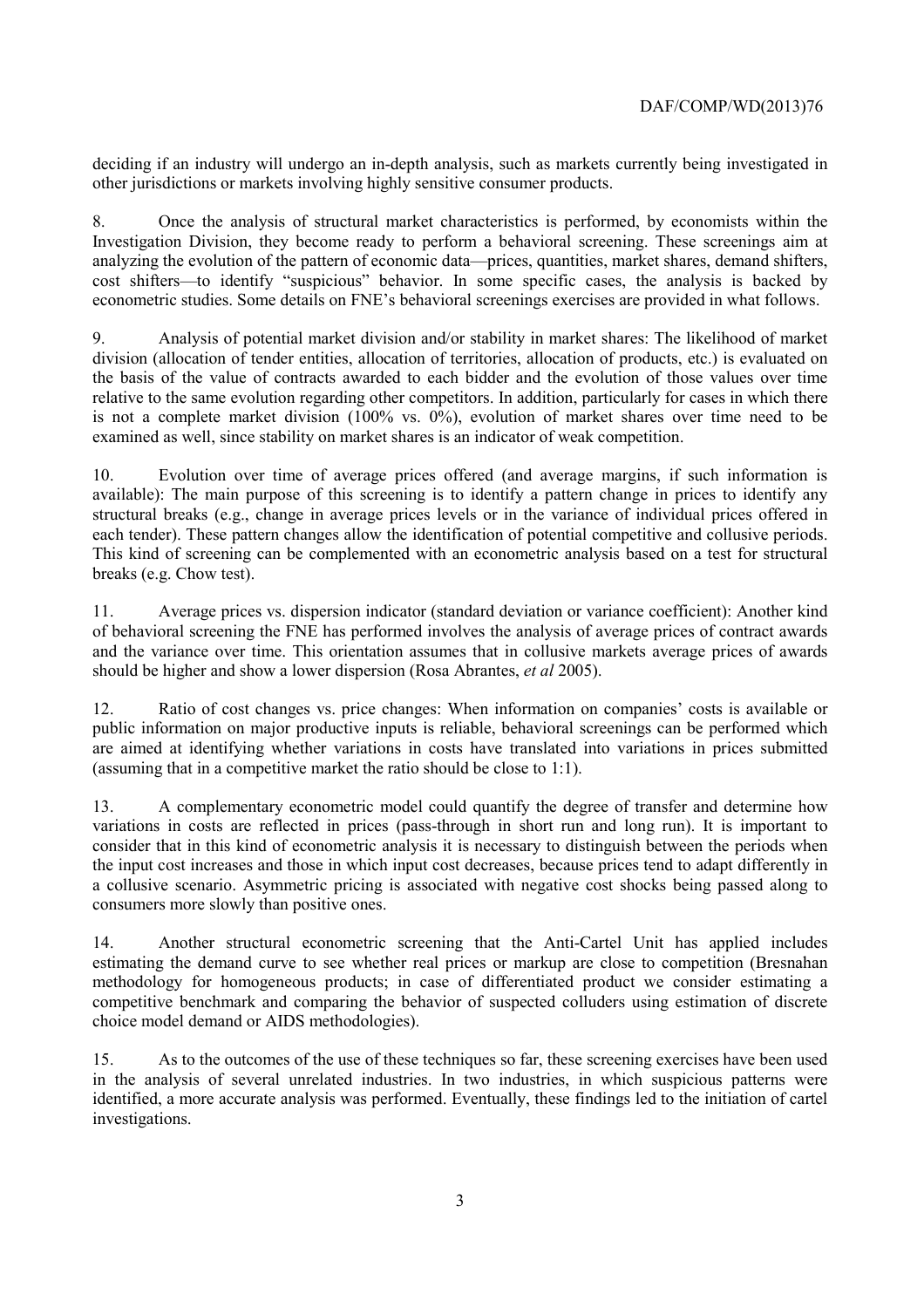# DAF/COMP/WD(2013)76

16. It is important to note that the application of these screening techniques becomes public only when the results are presented before the TDLC if the FNE brings a case. Before that, the exercise is done internally by the Anti-Cartel Unit to decide whether to proceed with a full investigation.

# **3. Increasing awareness of public procurement officials and screens in public procurement**

17. The FNE has undertaken significant competition advocacy efforts towards public procurement officials since 2008. In a joint initiative with the OECD and the Competition Bureau of Canada (2008- 2010) the FNE led an interagency taskforce involving public entities that deal with public procurement processes in a campaign for increasing awareness and training public procurement officials in prevention and detection techniques.

18. As part of these outreach initiatives, advocacy materials have been produced. An updated version of the guidelines and checklists for preventing and detecting bid rigging in public procurement, *"Compras Públicas y Libre Competencia,"* was issued by the FNE in 2011.<sup>1</sup> A major innovation of this version was the introduction of a very detailed, step-by-step recommendation chart on what should be done by public procurement officials when they encounter suspicious patterns, both during the prevention phase and the detection stage.

19. In all of these initiatives the OECD Guideline for Fighting Bid Rigging in Public Procurement and other efforts the OECD has made in the area have been particularly helpful.

20. Notwithstanding the complaints or referrals from other public entities, in recent years the FNE has focused its efforts more on direct detection, using resources to access the relevant data for performing screening exercises. In April 2011, the FNE and the government procurement body (Dirección de Compras y Contratación Pública "Chilecompra") entered into a cooperation agreement that allows the FNE to monitor the tenders through the database available in Chilecompra's technology sources. The data includes relevant information of procurement tenders managed by public entities since 2007. In addition, other information is available, including *ex ante* estimated prices or expenses, evaluation criteria and their grading, technical and economic annexes, etc.

#### **4. Final remarks**

21. On the basis of the information available to the FNE, and following the internal prioritization criteria, the FNE has focused its screening efforts on sensitive industries. Therefore, consumer sensitive markets and industries that are prone to collusive behavior have been prioritized.

|<br>|<br>|

The document is available in Spanish, here: http://www.fne.gob.cl/promocion-de-la-librecompetencia/herramientas-de-promocion/; click on "Compras Públicas".